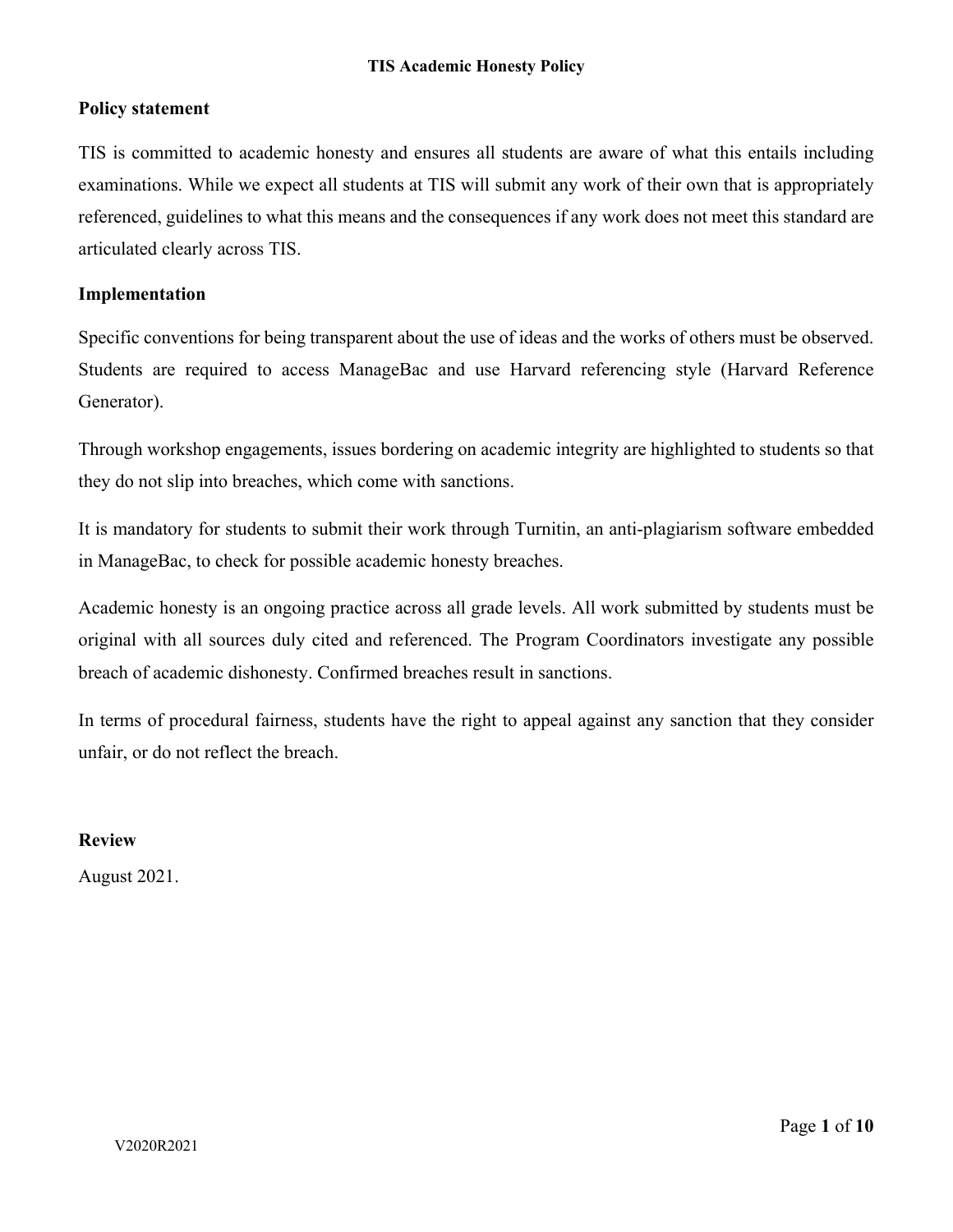# **APPENDICES**

# **1. PUBLICATION**

An abridged version of the policy is publicized through the following means:

- School website: www.tis.edu.gh
- Learning Centre's homepage
- Posters/Notice boards in the school
- ManageBac
- Office of Programme Coordinators
- Departmental offices
- Classrooms and walkways (posters)
- Reception area.

# **2. BREACHES**

# Ø **What constitutes misconduct during examinations?**

- When a student is found to be in possession of unauthorized material during a written or oral exam (for example notebook, textbook, mobile phones). This offence also includes instances where such unauthorized materials have been left in the bathroom or any other vantage point where student may access or may attempt to access to gain undue advantage in an examination. Consideration will be given to whether the student gained an advantage, could have gained advantage or intended to gain advantage with the use of the unauthorized material.
- When a student disobeys the instruction of an invigilator and where such instructions are in compliance with the school's or IB regulations for the conduct of examinations. For example, where a student continues to write answers to questions where he/she has been told to stop.
- When a student's behaviour is distracting to the smooth conduct of the examination.
- When a student communicates or attempts to communicate with another student during an examination session.
- When a student has copied the work of another student during examination.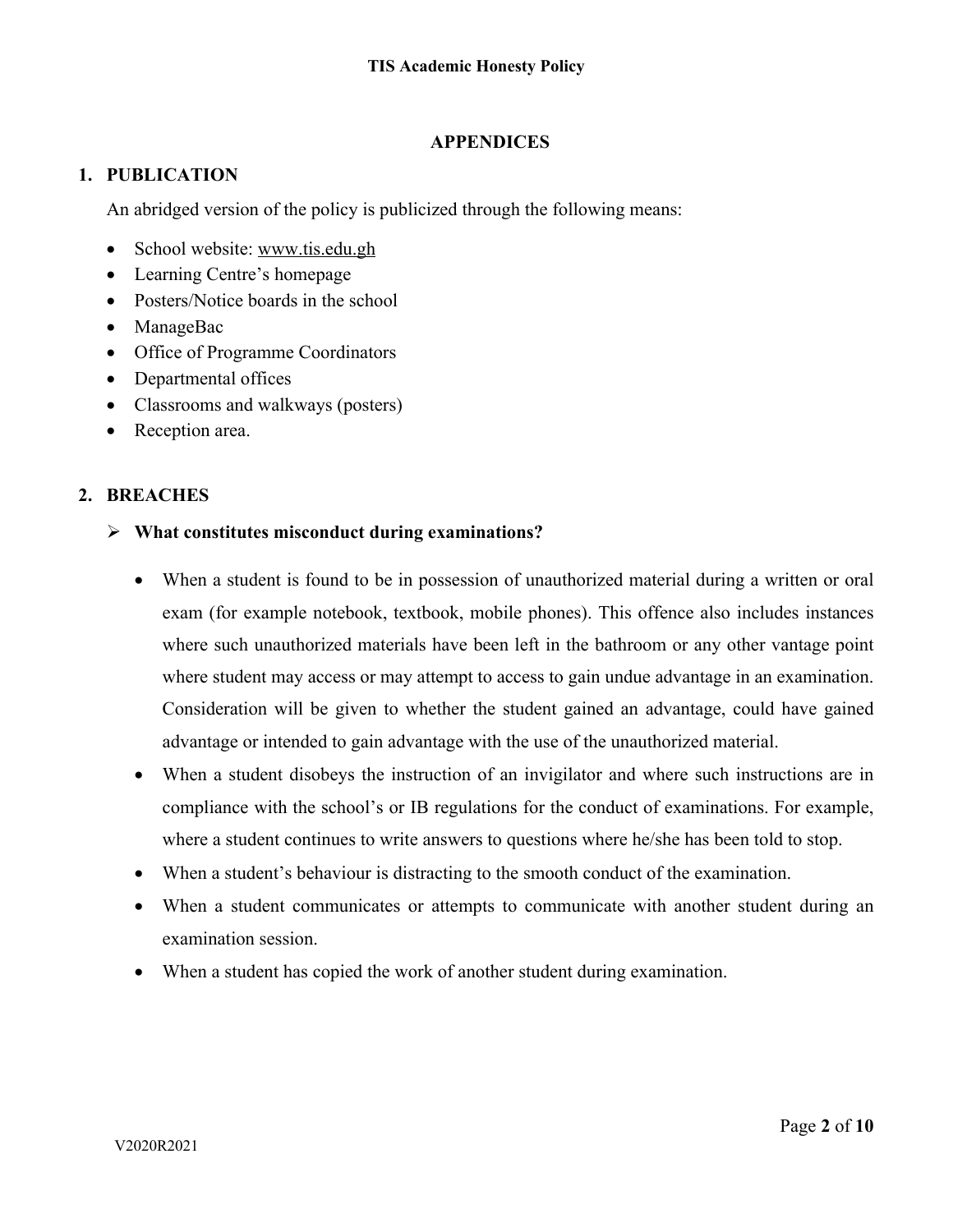## Ø **Plagiarism**

Where a student uses the ideas or work of another person without acknowledging the source(s) and, in effect, presents the work as his/her own original work or idea. There will be no excuse for oversight or mistake on the part of the student or any other person.

## Ø **Duplication of work**

Where a student submits a work that is the same or substantially similar for two different assessment components.

## Ø **Unethical Behaviour**

Falsification of student's records.

## Ø **Collusion**

Where a student allows another student to copy all or some part of his/her work and the student who copies the work then submits that work as his/ her own**.** 

## Ø **Difference between Collaboration and Collusion**

The school encourages collaboration between and among students as an authentic means to enhance student learning. However, collusion amounts to an illegitimate collaboration where a student seeks to have an undue advantage in the production of a work supposed to be produced independently.

# **3. ROLE OF THE SCHOOL COMMUNITY**

## Ø **Principal**

The Principal is expected to:

- Understand what constitutes academic honesty and an authentic piece of academic work for submission during any of the examination periods.
- Understand what constitutes malpractice, particularly plagiarism and collusion.
- Receive guidance on the skills of academic writing and acknowledging sources.
- Know and understand the consequences/penalties that are evoked, when guilty malpractice occurs.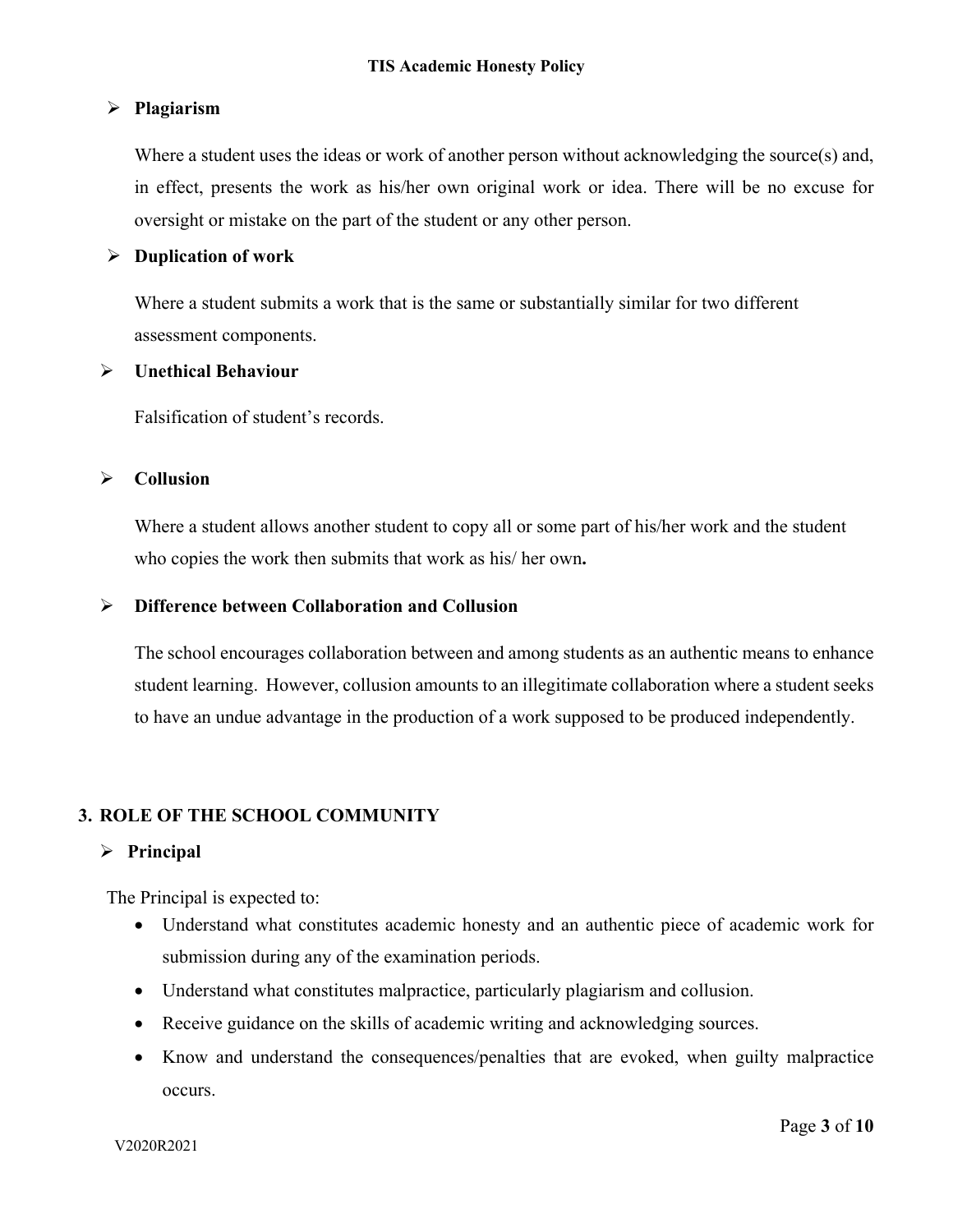#### **TIS Academic Honesty Policy**

The Principal must also upon consultation and collaboration with a school based 'Academic Honesty Committee,' establish a school policy that promotes good academic practice and a school culture that actively encourages academic honesty. It is assumed that part of this responsibility will be delegated to the Programme Coordinators and subject teachers.

## Ø **Teacher**

All teachers in Tema International School must:

- Understand what constitutes academic honesty and an authentic piece of academic work for submission.
- Understand what constitutes malpractice, particularly plagiarism and collusion.
- Receive guidance on the skills of academic writing and acknowledging sources through school-endorsed training.
- Know and understand the consequences/penalties that are evoked, when guilty malpractice occurs.

They are also, in the case of making submissions of work for assessment, expected to:

- Confirm that, to the best of their knowledge, each candidate's work is his/her own authentic work.
- Ensure that all coursework, IAs, EEs, projects and any other students' research works are verified through Turnitin.com to ascertain the extent of similarity. All these prevention measures must assist teachers to detect any plagiarism as much as possible.

Teachers are also expected to support the school's policy on good academic practice and provide candidates with advice whenever necessary.

#### Ø **Student**

The role of every student in Tema International School is to:

- Understand what constitutes academic honesty and an authentic piece of academic work for submission.
- Understand what constitutes malpractice, particularly plagiarism and collusion.
- Receive guidance on the skills of academic writing and acknowledging sources from teachers (or a specially designated department in the school).
- Know and understand the consequences/penalties when malpractice occurs.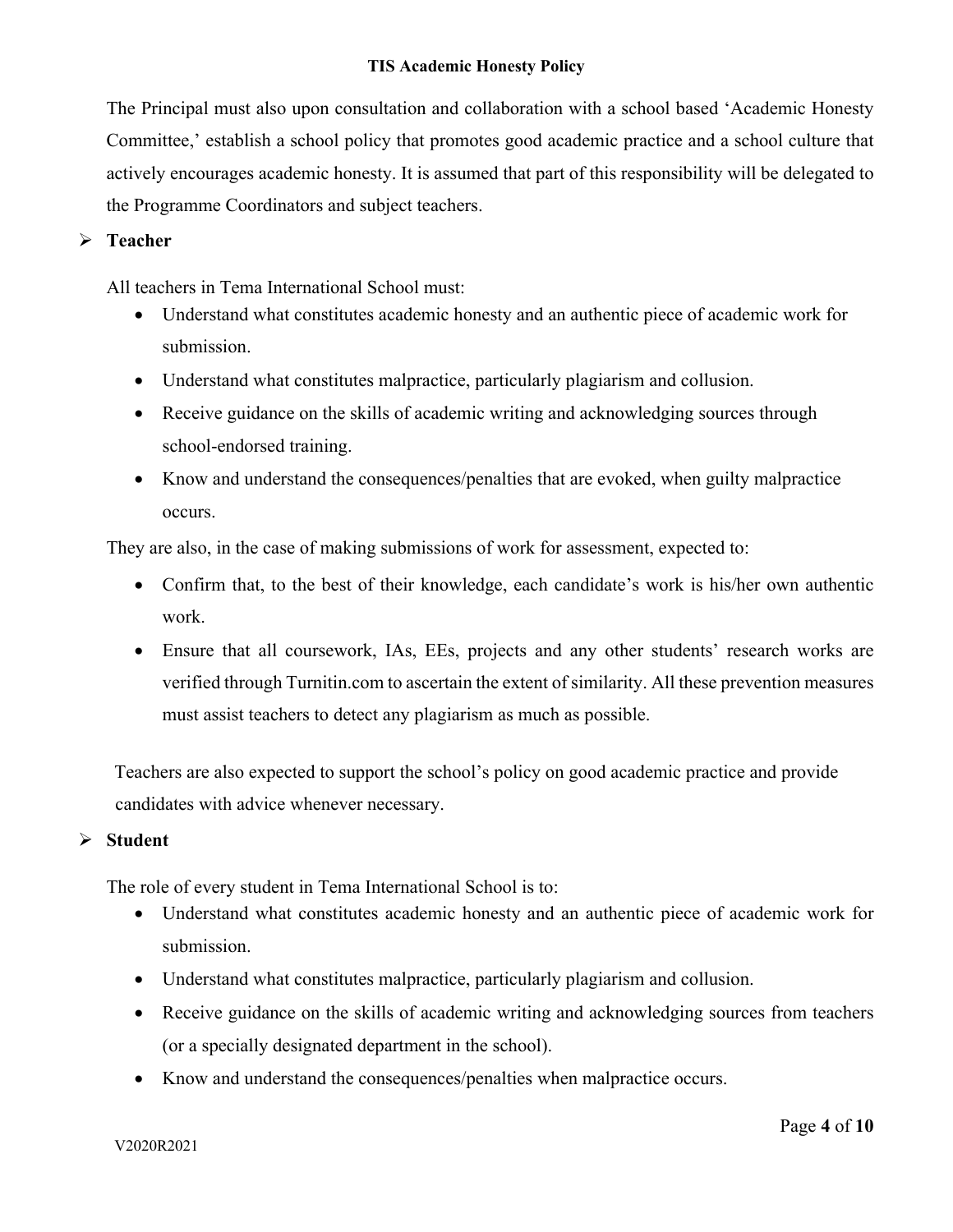- Ensure that work submitted for assessment is authentic by acknowledging the sources of information appropriately.
- Comply with all internal school deadlines: this is for their own benefit and may allow time for revising work that is of doubtful authorship before the submission of the final version to the examining body.
- Acknowledge all ideas and works regardless of their form and pattern. In that regard, all forms of artwork – films, dance, music, theatre arts must be duly cited and referenced.
- Uphold Intellectual Property rules and regulations.

# Ø **Parent / Guardian**

The role of every parent/guardian in Tema International School is to:

- Understand what constitutes academic honesty and an authentic piece of academic work for submission and periodically reinforce the same.
- Understand what constitutes malpractice, particularly plagiarism and collusion and guide their wards in complying with the Academic Honesty Policy.
- In case their child is found to breach Academic Honesty policy, support the school in giving appropriate consequence, after being a part of the appeal process with the student.

# Ø **Librarian**

The School Librarian, in partnership with the Programme Coordinators, facilitates the teaching of academic honesty and information literacy. TIS students are adequately engaged through workshops and class lessons to understand and know how to acknowledge all sources used in producing a work – either by direct quotes (written or oral) or paraphrasing to avoid plagiarism which has been identified as the most common form of academic malpractice that students mostly commit when it comes to writing of longer academic pieces (Lekanides, 2016, p. 139).

Based on the knowledge and skills acquired during information literacy lessons, students across all grades are required to submit assignments and projects with clearly indicated sources used and the appropriate referencing style – preferably, Harvard referencing which the School has adopted*.*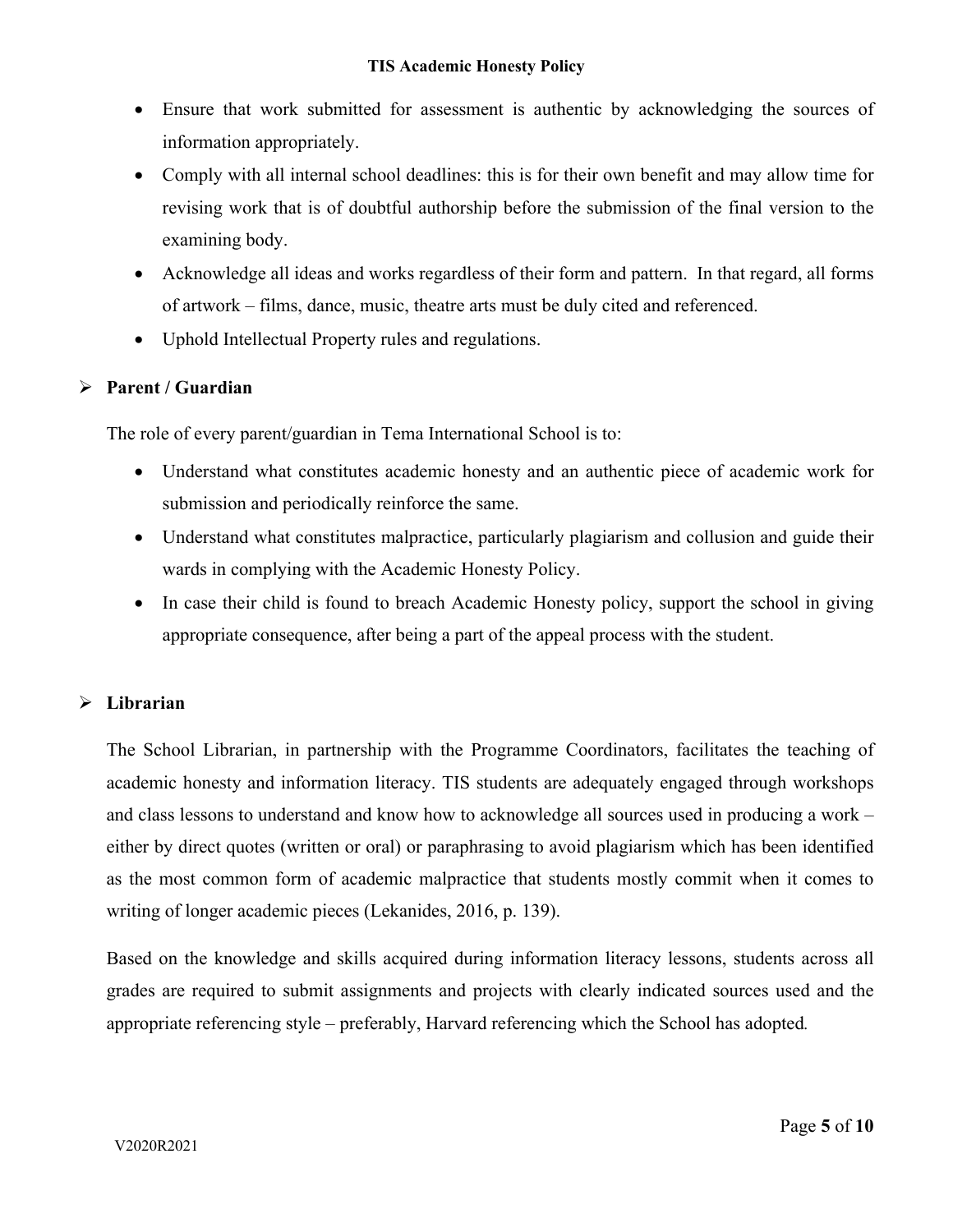# **4. EXAMPLES OF SOME CITED AND REFERENCED SOURCES**

Ø **Book** 

## **In-text citation:**

…"is a planned learning that normally occurs in a different place from teaching and, as a result, requires special techniques of course design, special instructional techniques, special methods of communication by electronic and other technology…" (Moore & Kearsley, 1996, p. 47).

## **Reference:**

Moore, M. & Kearsley, G., 1996. *Distance Education: A Systems View.* Belmont, CA: Wadworth.

Ø **Journal** 

## **In-text citation:**

… Main states that "the insulator serves to modify the electric field" (2016, p. 7)

## **Reference:**

Main, P., 2016. How does a touch screen work? *Physics Review,* 25(4), pp. 6-8.

## Ø **Website**

# **In-text citation:**

(Fening, 2018)

# **Reference:**

Fening, P. A., 2015. *Design Trends in Gold Jewellery Making in Ghana and Global Cultural Influence.* [Online] Available at: https://theartsjournal.org/index.php/site/article/view/687/366 [Accessed 10 October 2018].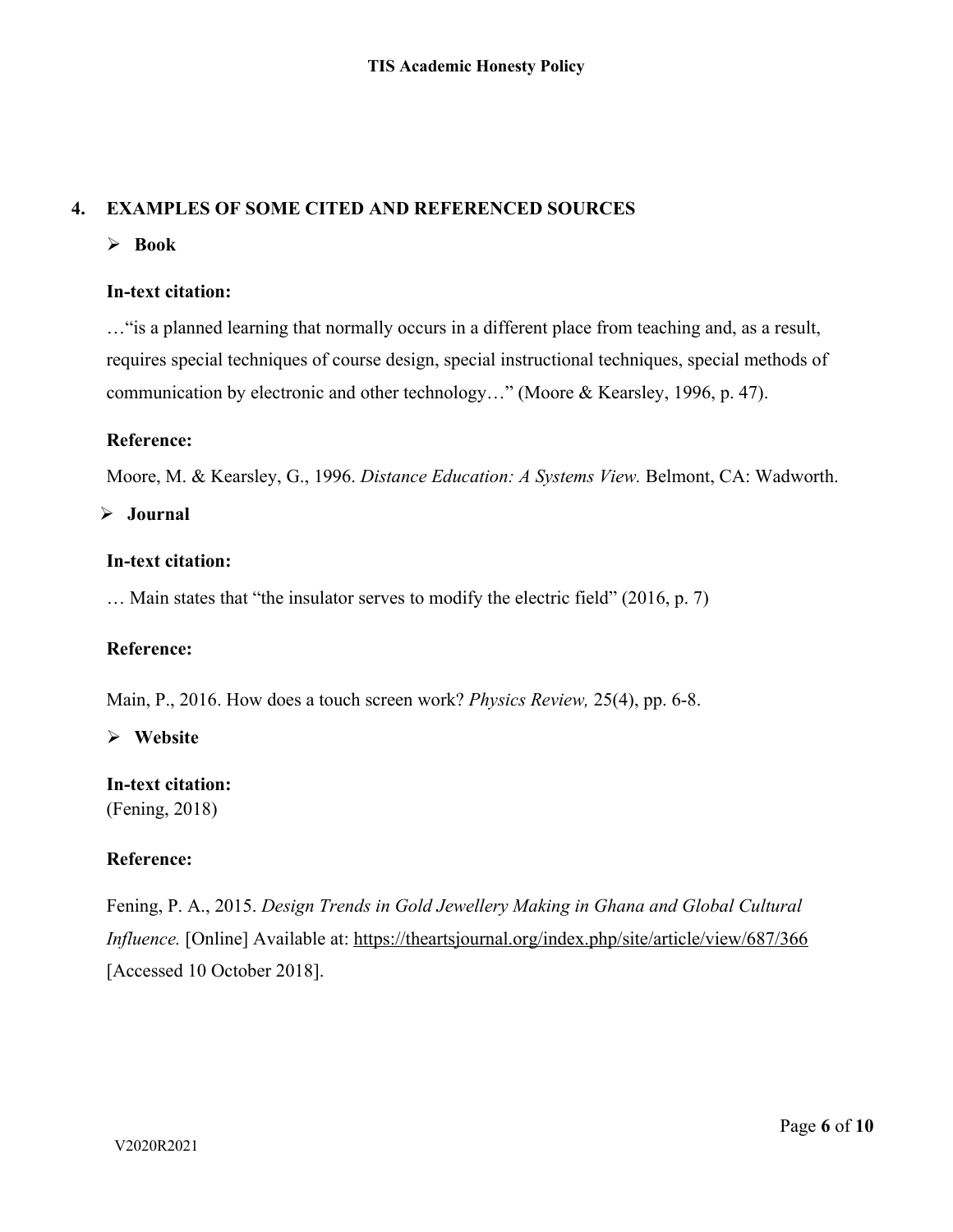## **5. SANCTIONS**

Any suspected breaches must be reported immediately to the relevant Program Coordinator. Sanctions will apply if breaches of this policy are proved.

## Ø **Internal Sanctions**

Internal sanctions may be imposed by TIS for incidences of malpractice relating to homework, classwork, and internal exams which do not involve internally and externally assessed final pieces of official IB examination work, and will include:

## *1st Offence:*

The student is required to resubmit the work. Parents are notified by the teacher and the malpractice is noted in school records.

## *2nd Offence:*

The student scores zero for the work. Parents are notified by the principal, and the student receives disciplinary consequences. The second offence is noted in school records.

# *3rd Offence:*

If a student is found guilty of a third breach of academic honesty, he/she will receive no credit for the relevant subject and may be recommended for withdrawal.

## Ø **External Sanctions**

External sanctions are those assigned by the IB, or by the school, in compliance with IB regulations, and relate specifically to the perception that academic dishonesty has taken place in work which counts towards the final award of the relevant programme: MYP or DP. Should such academic dishonesty be suspected in the draft of IAs, EE, TOK essay or MYP Projects, it is likely that the internal sanctions above will apply.

However, if the suspected malpractice occurs at a later stage, either once work has been submitted to the IB, or when final versions of IAs are handed in with little or no time before the final submission date, malpractice investigation and sanctions will take place as detailed in the section below. The school retains the right to apply other sanctions when dealing with malpractice internally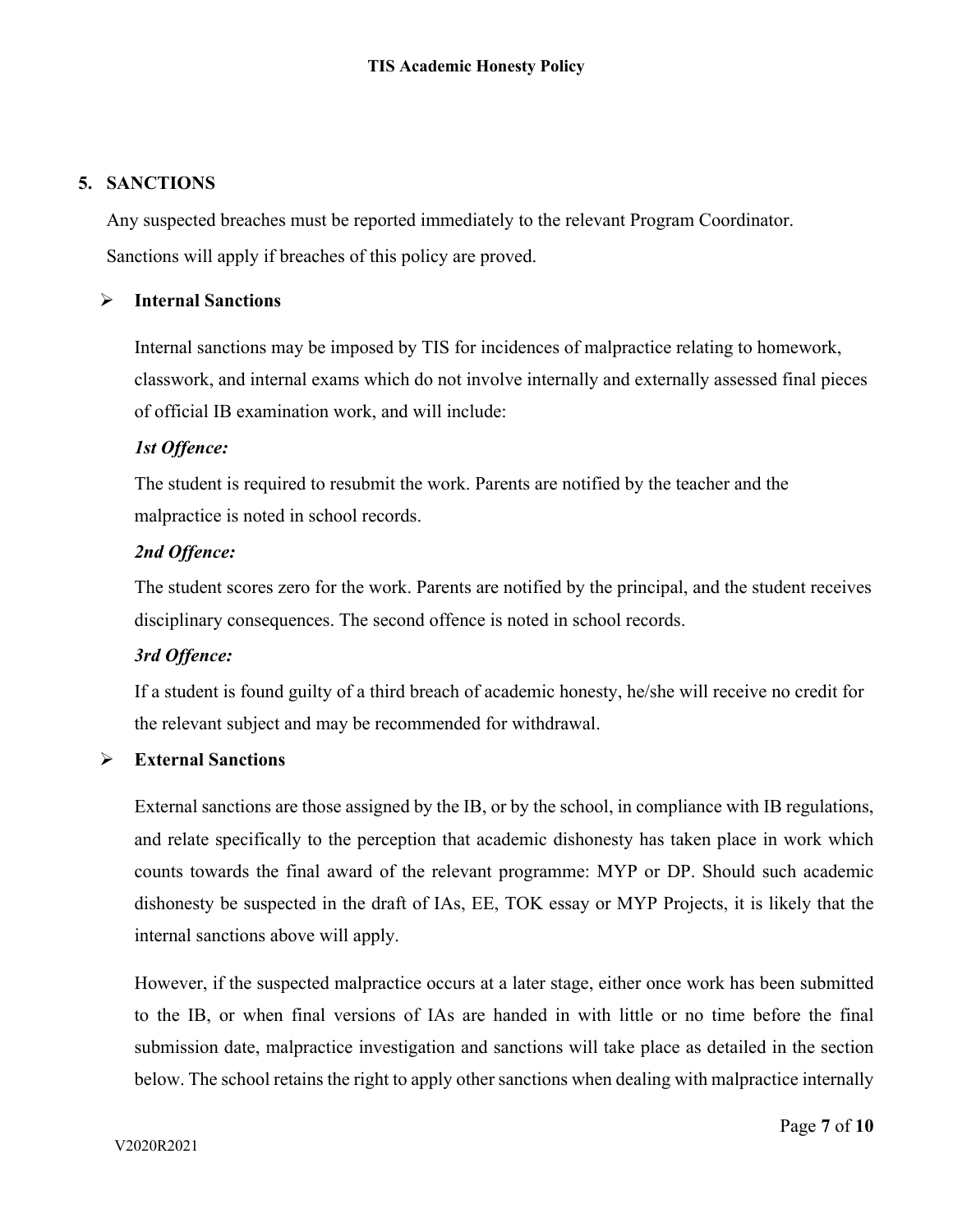including internal exams, tests, coursework (internal assessments) and homework procedures. When the malpractice involves official IB examination procedures, these sanctions could also be enlarged to include suspension, expulsion, or refusal to allow the student to attend the Graduation Ceremony.

# Ø **Consequences (as Outlined by IB)**

- If the amount of plagiarism is minimal, zero marks will be awarded for the assessment component, but a grade will still be awarded for the subject. This is referred to as 'Academic Infringement'.
- If a candidate is found to have plagiarized all or part of any assignment, then no grade will be awarded for the subject. This automatically means that no Diploma can be awarded.
- Misconduct during an examination will result in no grade being awarded for the specific subject involved.
- If a candidate falsifies a CAS record, no Diploma will be issued until 12 months after the examination session have passed. The CAS record will need to be correctly completed.
- If the case of malpractice is very serious, the candidate may not be allowed to reregister for examinations in any future session.
- An IB Diploma may be withdrawn from a candidate at any time if malpractice is subsequently established.

An appeal may be made to the final award committee in the light of new factual evidence, within three months of the original decision.

# **6. TIS FORMAL WRITING GUIDELINES**

In general, all formal assignments must be:

- Typed
- Double-spaced
- 12 point font
- Arial/ Times New Roman
- WORD document
- Consistent spelling format
- A4 page format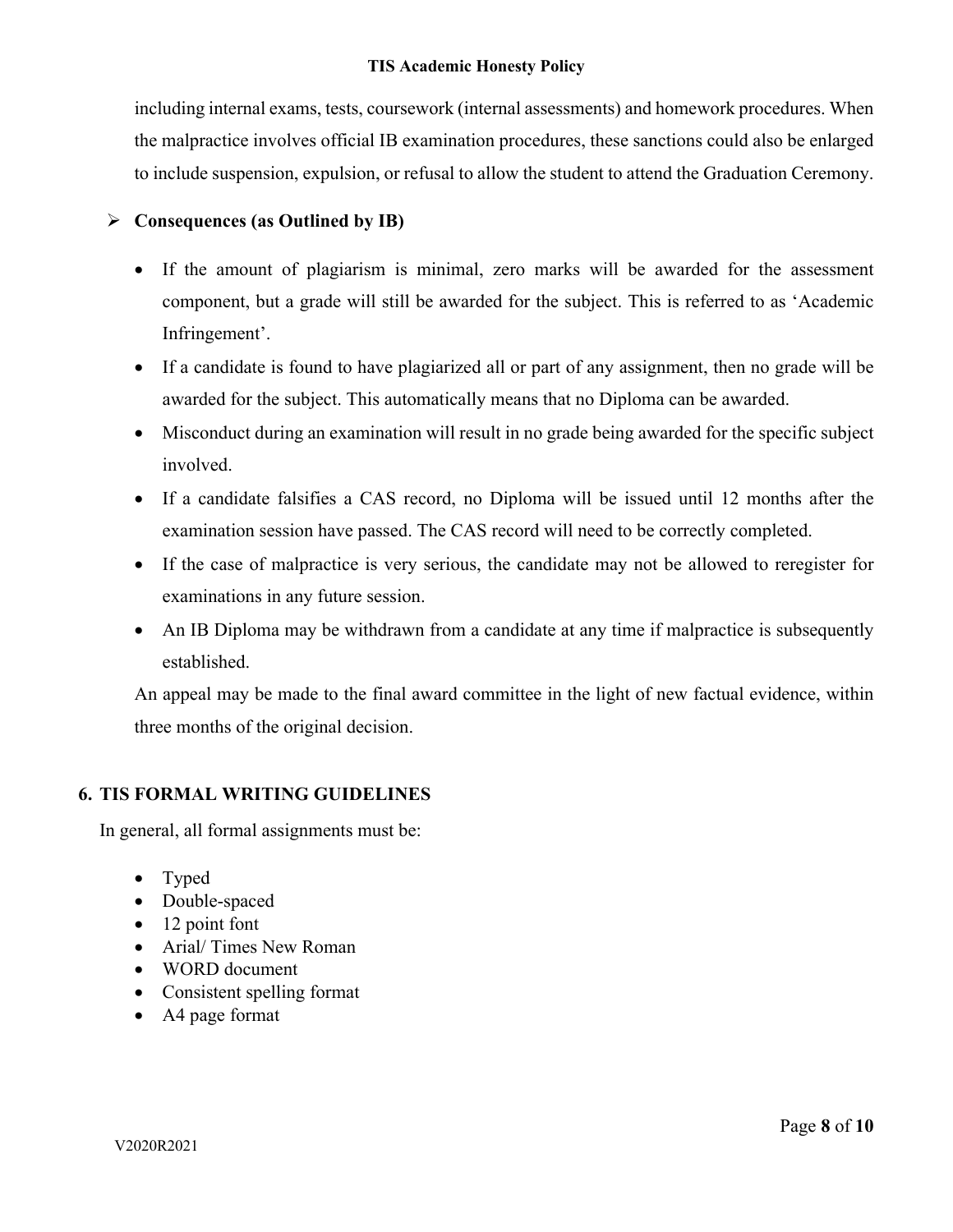## **MYP 2-3 should also have the following:**

- A title that is centered and capitalized correctly. (Title Case)
- A Works Cited page that cites sources correctly using Harvard format of referencing.
- Include parenthetical documentation to some degree. Grades 7-8 will develop skills to correctly document sources within the contents of the writing assignment*, but are not expected to master these skills*.

## **MYP 4-5 should also have the following:**

- A title that is centered and capitalized correctly. (Title Case)
- A Works Cited page that cites sources correctly using Harvard format of referencing.
- Include parenthetical documentation correctly.
- Attempt to format the assignment using Harvard guidelines (correct margins, page headers and numbers).
- Attempt to include an abstract, a contents page, and/or appendices in order to prepare for the Personal Project.

## **DP 1-2 should also have the following:**

- A title that is centered and capitalized correctly. (Title Case)
- Word Count *(if required)*.
- A Works Cited page that cites sources correctly using Harvard format of referencing.
- Include parenthetical documentation correctly.
- Correct Harvard format of referencing.
- Include a contents page, and/or appendices in order to prepare for the Extended Essay.